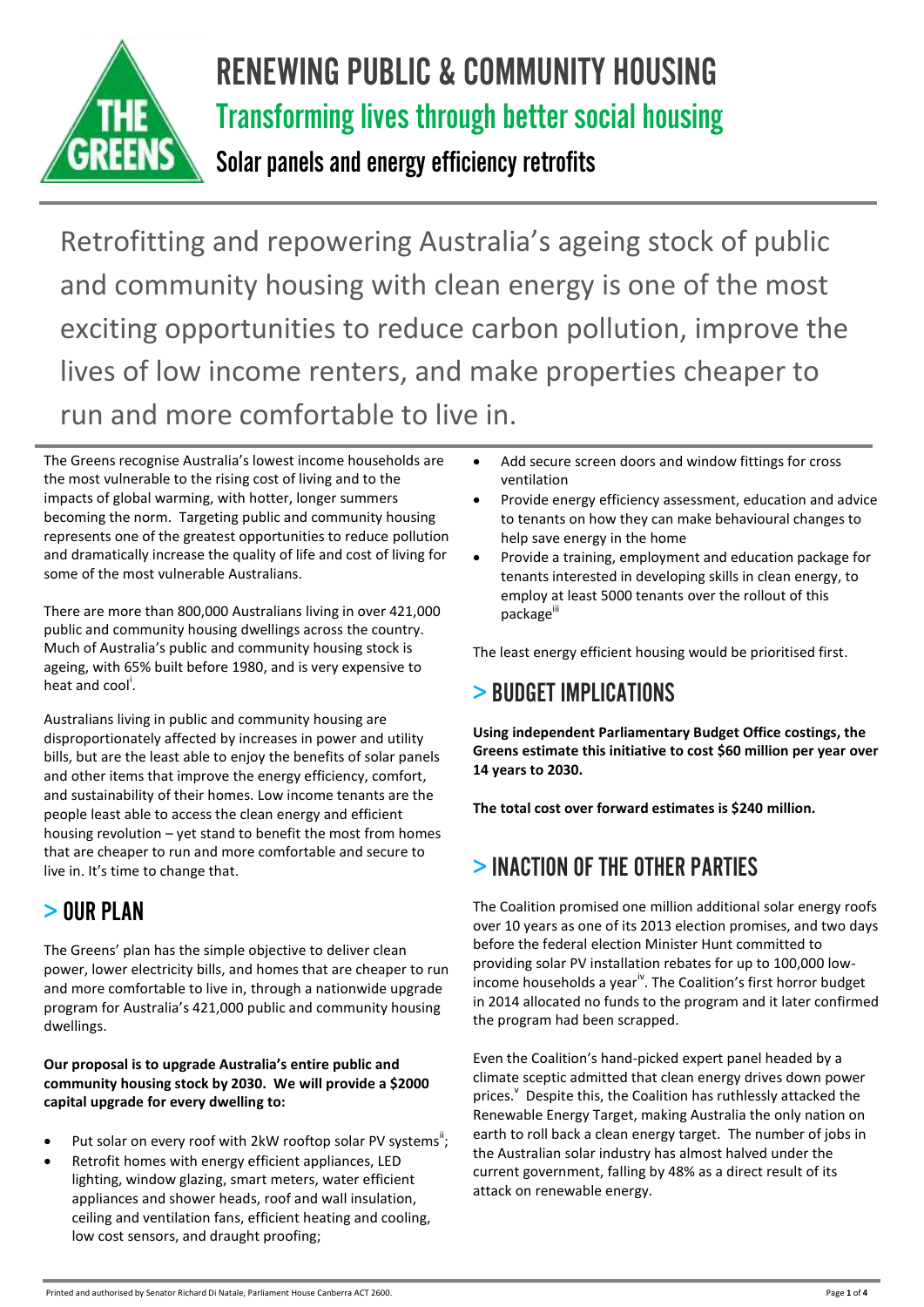|                               | Australia | <b>NSW</b> | Vic    | Qld     | WA      | <b>SA</b> | <b>TAS</b> | <b>ACT</b> | ΝT      |
|-------------------------------|-----------|------------|--------|---------|---------|-----------|------------|------------|---------|
|                               |           |            |        |         |         |           |            |            |         |
| <b>Public housing</b>         | 321 627   | 110 241    | 64 404 | 51 248  | 33 361  | 39 4 28   | 7 2 3 4    | 10833      | 4 9 0 5 |
| (no. households)              | (314 963) |            |        |         |         |           |            |            |         |
| <b>Community housing</b>      | 72 105    | 28 214     | 12 689 | 11 585  | 6608    | 5942      | 6 1 0 9    | 663        | 295     |
|                               | (69 171)  |            |        |         |         |           |            |            |         |
| State-owned and managed       | 10 035    | 4641       | -      | 3 3 5 5 | ۰       | 1817      | 222        | -          |         |
| Indigenous housing            | (9732)    |            |        |         |         |           |            |            |         |
| Indigenous community housing* | 17529     | 4730       | 1966   | 5013    | 2 4 9 3 | 1 1 0 2   | 73         | ٠          | 2 1 5 2 |
|                               | (12 775)  |            |        |         |         |           |            |            |         |
| Total                         | 421 296   | 147826     | 80 059 | 71 201  | 42 4 62 | 48 289    | 13 638     | 11 4 9 6   | 7352    |
|                               | (406 644) |            |        |         |         |           |            |            |         |

**Figure 1: There are around 421,000 social housing dwellings in Australia, providing a home for 406,600 households**

Source: Table 17A.3 Number of social housing dwellings, at 30 June 2015, *Productivity Commission Report on Government Services 2016* \*Figures for 2015 not available, figures for 2014 used

Disappointingly, the Labor party voted with the Abbott government to cut our Renewable Energy Target and to scrap the effective, low-cost Energy Efficiency Opportunities scheme which cut energy use and power bills.

Labor's election promise of 50 per cent renewable energy by 2030 compares dismally with the Greens' plan for 90% by 2030 and their plan includes much lower levels of funding for lowincome households<sup>vi</sup>.

### > WHO WILL THIS HELP?

This initiative will help about 800,000 Australians living in 421,000 public and community housing dwellings over the next decade<sup>vii</sup>.

The CEFC estimates annual savings of up to \$1075 per household can be made from improving insulation in walls and floors, adding double glazing, LED lighting instead, induction stoves in place of gas stoves, installing secure screen doors to improve ventilation, and in-home energy monitoring.

A 2kW rooftop solar PV unit alone would save each household around \$780 per year on average<sup>viii</sup>.

Public and community housing tenants are more vulnerable to the effects of poorly performing housing. Older single people currently make up the highest proportion of household types, with the median age of tenants in public housing being 54 years<sup>ix</sup>. A high proportion of public housing tenants are aged 65 years and over (32%), and 43% of all tenants reported a disability.

### > CHEAPER TO RUN, MORE COSY TO LIVE IN

Energy efficiency measures and insulation can help reduce bills and make homes dramatically more comfortable to live in. Yet older public and community housing is thermally inefficient, and difficult and costly to heat.

Health problems are exacerbated by living in cold, draughty and damp houses in the south, and hot, humid houses in the north $^{\mathsf{x}}$ . Over 2,400 deaths each year in Australia are associated with periods of cold weather (or 6.5% of deaths) – higher than the percentage of deaths linked to cold weather in Sweden (3.9% of deaths).<sup>xi</sup>

Evidence indicates that low-income households tend to live in buildings with poorer energy efficiency, leading to higher energy costs, which in turn has significant financial and health effects on the households<sup>xii</sup>. For example:

- Low-income tenants are twice as likely to be living in an uninsulated home compared to owner-occupiers
- According to a 2011 survey more than half of all community housing dwellings did not have any insulation and nearly one third had inefficient electric hot water systems
- Low income households spend three times what highincome households spend on home energy
- Low income earners also pay a disproportionate amount of their income on utility bills. ABS data shows households receiving most of their income from a government pension spend close to 10% of their income (\$61 per week) on total energy costs<sup>xiii</sup>

Between 2008-2014, household energy prices increased by 61%<sup>xiv</sup>. An Anglicare study found electricity bills are relatively inflexible and low income households have very limited capacity to reduce their consumption. Power bills are also a significant expense. In 2010 the ABS found nearly 40% of low income earners were unable to pay power, gas or phone bills on time that year, and research shows Age pensioners will cut back on their food intake in order to pay their power bills $^{x}$ .

# > REDUCING EMISSIONS

An average rooftop solar PV unit displaces about 2 tonnes of carbon per year, meaning **our measure would reduce pollution by as much as 800,000 tonnesxvi .**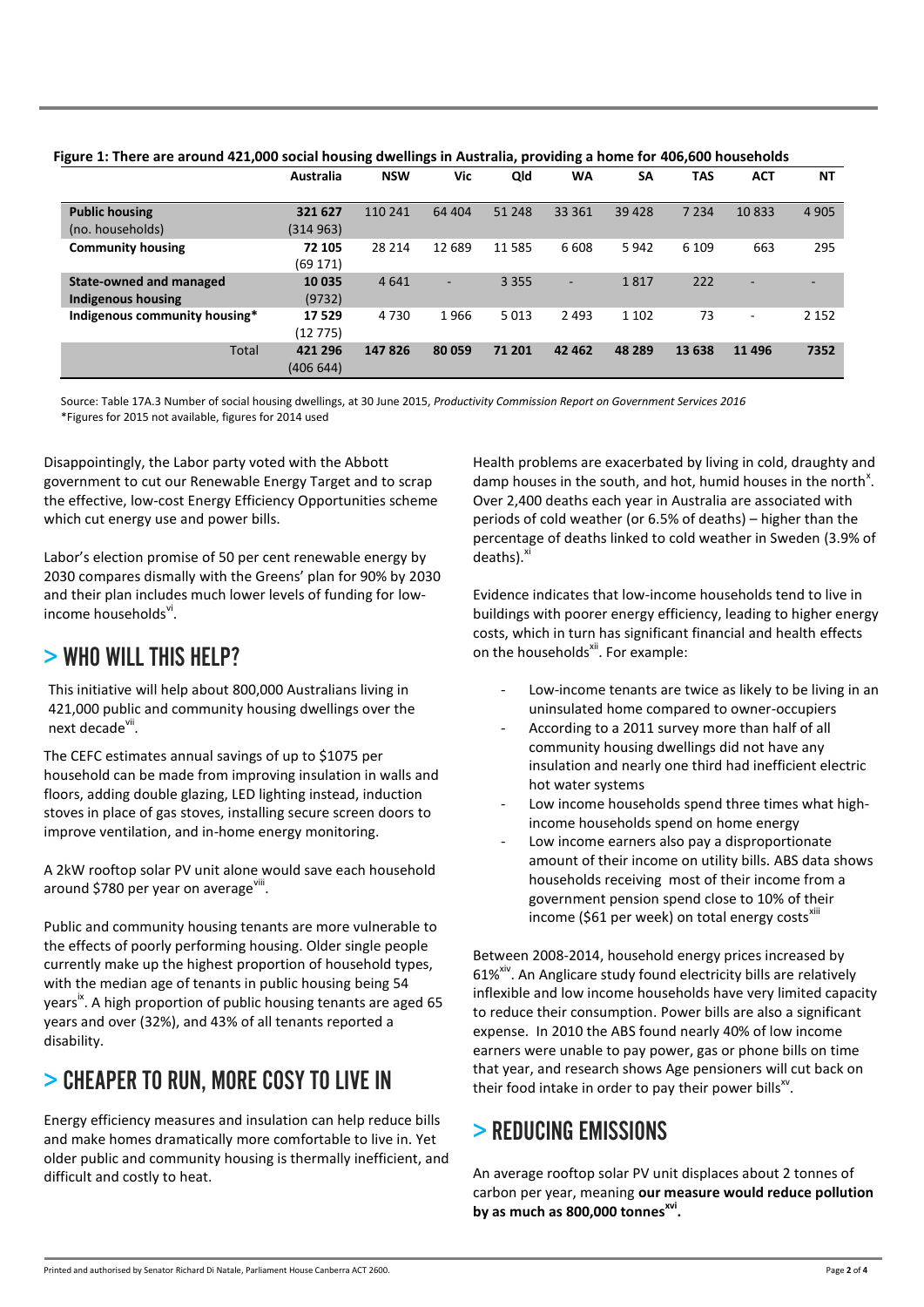The Grattan Institute estimate the electricity generated from Australia's installed solar PV will reduce pollution by about 4 million tonnes of CO2 each year - or 66 million tonnes by 2030. This represents 10% of the abatement required to achieve Australia's 2020 pollution target<sup>xvii</sup>. It has also reduced the amount of electricity that needs to be produced, representing a benefit of \$7 billion of avoided generation costs.

### > BOOSTING AUSTRALIAN INDUSTRIES & JOBS

This initiative would significantly boost local jobs in Australia's renewable energy, and energy and water efficiency industries.

The Australian solar industry (including rooftop solar PV modules and hot water systems) currently directly employs 7,480 people full time. **However as a direct result of the Abbott-Turnbull government's attacks on the renewable energy industry, this number has fallen by almost half (48%)** from the peak of 14,300 jobs in solar in 2011-12  $\text{xwii}$ .

Environment Victoria estimate that upgrades of Victoria's entire housing stock (1.6 million dwellings by 2025) could "reasonably expected to support between 7000 and 13,000 jobs per year $x^{x}$ .

The rebate program for solar hot water systems has been closed down by federal and state governments, which led to a drop of over 50% in the number of installations nationwide since the peak in 2009; as a result this long-standing part of Australia's manufacturing base is in decline but could easily be reversed with the right assistance. Rheem Australia for example employs 700 Australians, including 200 manufacturing workers and 15 in Research & Development<sup>xx</sup>.

This package also proposes a jobs and training package for 5000 tenants – with a large portion aimed at Aboriginal and Torres Strait Islander employment in the regions which could benefit from large scale installation and maintenance of smart meters and solar PV.

#### **SOLAR PV**

In 2013 Australia passed the milestone of having one million solar PV systems installed on rooftops and there are now over 1.5 million rooftop solar systems installed across the country $^{xxi}$ .

The potential for growth is massive, but we can't leave renters behind. The Greens believe the next million solar houses should be targeted to our most disadvantaged, as well as provide a boost for the green economy.

This program would bridge that gap. The Australian solar industry is well regulated and safe, and has the capacity to install the extra 40,000 PV panels each year proposed in this initiative.

#### **INSULATION**

About 200,000 new and existing dwellings are fitted with ceiling

insulation every year in Australia. 75% are in new dwellings and 25% (about 40,000) are retrofits of existing dwellings.

A report by the Insulation Council of Australia found insulation alone to be one of the most effective measures in reducing energy bills, increasing the comfort of a home, and fighting climate change.

It's estimated the 1.27 million houses retrofitted with insulation as part of the federal government's Home Insulation Program (HIP) introduced in 2009 saved just under one tonne of greenhouse gas pollution and \$300 in energy costs each house, each year<sup>xxii</sup>. By 2020 this amounts to a reduction of \$4 billion in household savings and 10 million tonnes of carbon dioxide $^{x}$ .

The former federal retrofit scheme was scrapped due to the tragic dangers involved in being implemented too hastily. In the first year of the HIP, 1.2 million existing dwellings were retrofitted – a 500% increase in the level of delivery the industry had managed prior to the scheme.

The Greens scheme proposes a retrofit program of an additional 40,000 homes per year – representing a safe and manageable increase of 20% compared to business as usual.

Given a large proportion of the insulation used in Australia is manufactured here, as well as all installation and associated employment being local, this sector is a significant job creator<sup>xxiv</sup>.

#### **ENERGY AND WATER EFFICIENT APPLICANCES**

Appliances such as fridges and ovens contribute to about a third of home energy use. ClimateWorks research found that purchasing highly efficient appliances at the time of natural replacement could cut Australia's energy bills by \$471m and save over two million tonnes of pollution per year<sup>xxv</sup>.

Around 70% of the most disadvantaged households live in dwellings more than 20 years old, which are less likely to be designed with energy efficiency features. The average 3-star home costs about \$2230 a year to heat, compared to a 5-star home of \$1270.

Replacing halogen globe with LED lights can save up to 84% off a lighting bill<sup>xxvi</sup>. Simply changing the showerheads in 483 households in a Tasmanian government program targeting low income tenants resulted in average water saving of 129 litres per day, which equates to a cumulative saving of 38,537 kL/year valued at around \$35,000, or \$72 per household.

### > CASE STUDIES

#### **CEFC**

The CEFC recently launched a \$250m financing program to construct up to 1,000 new high-performing energy efficient